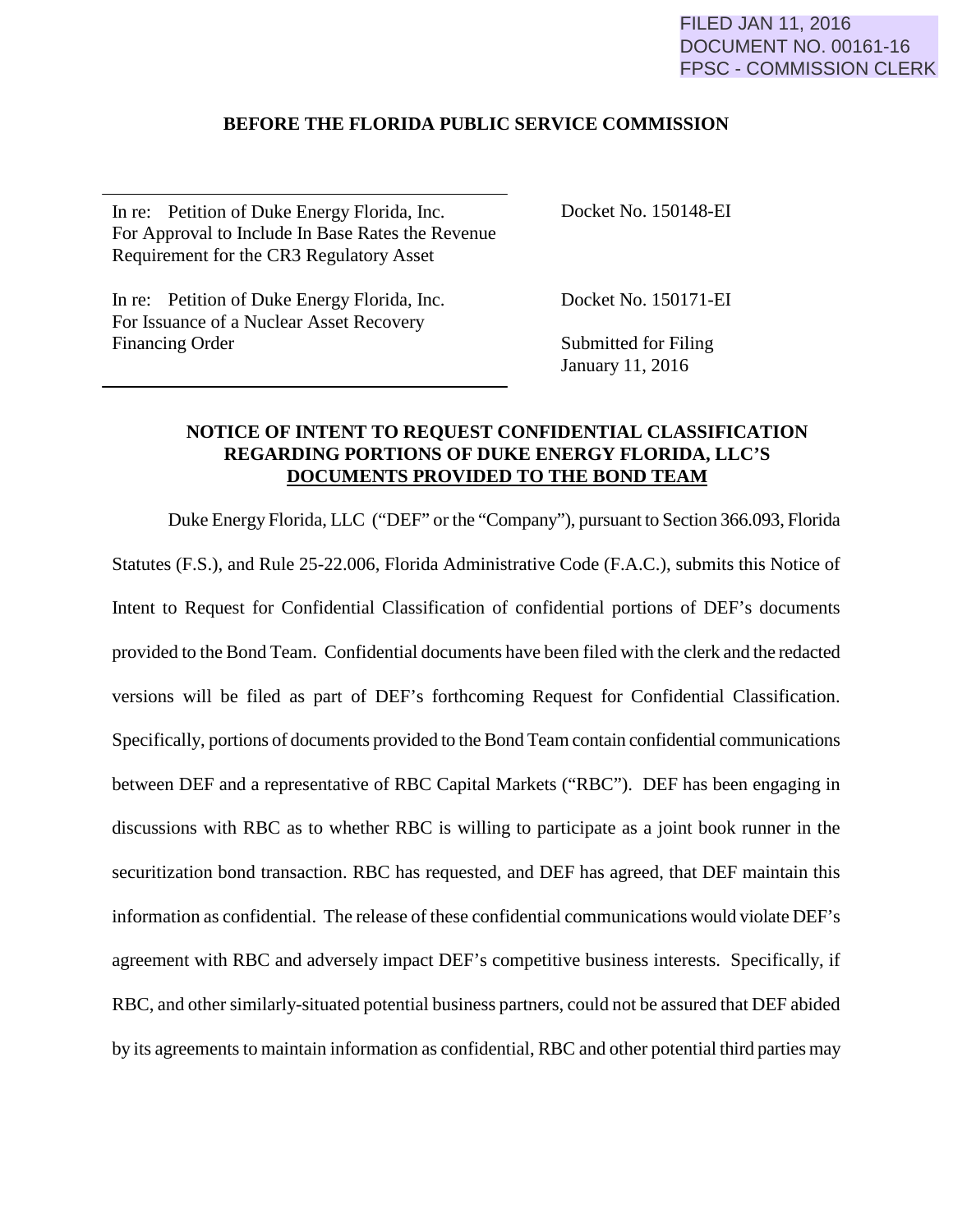be unwilling to participate in this transaction, which would potentially be detrimental to DEF's customers and this transaction.

A highlighted copy of the above-referenced confidential documents labeled as Exhibit A, has been filed under a separate cover letter.

 Pursuant to Rule 25-22.006(3)(a)(1), DEF will file its Request for Confidential Classification for the confidential information contained herein within twenty-one (21) days of filing this request.

\_\_\_\_\_\_\_\_\_\_\_\_\_\_\_\_\_\_\_\_\_\_\_ \_\_\_\_\_\_\_\_\_\_\_\_\_\_\_\_\_\_\_\_\_\_\_\_\_

RESPECTFULLY SUBMITTED this 11<sup>th</sup> day of January, 2016.

 */s/ Dianne M. Triplett*

Duke Energy Florida, LLC<br>Duke Energy Florida, LLC 106 East College Avenue 299 First Avenue North Suite 800 St. Petersburg, FL 33701 Telephone: (850) 521-1428

MATTHEW R. BERNIER DIANNE M. TRIPLETT Senior Counsel Associate General Counsel Tallahassee, FL 32301 Telephone: (727) 820-4692